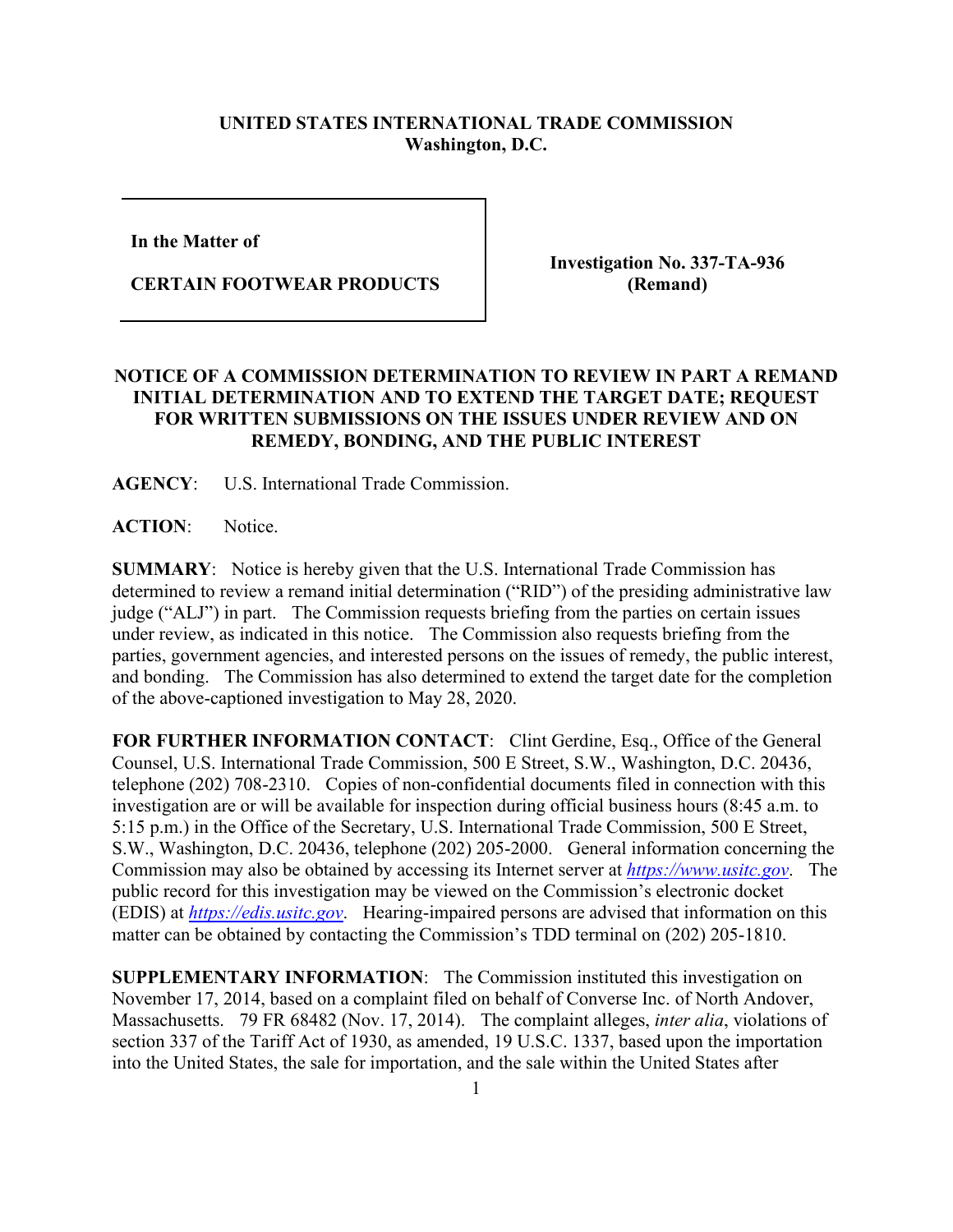importation of certain footwear products by reason of infringement of U.S. Trademark Registration No. 4,398,753 ("the '753 Registration"), registered on September 10, 2013, and the common law trademark rights for the same mark (the "Converse Midsole Trademark" or "CMT"). *See id.* The Commission's notice of investigation names numerous respondents including Skechers U.S.A., Inc. ("Skechers") of Manhattan Beach, California, and Highline United LLC d/b/a Ash Footwear USA ("Highline"), now of Hyde Park, Massachusetts. *Id.* at 68482-483. New Balance Athletic Shoe, Inc. ("New Balance") of Boston, Massachusetts, was subsequently added to the investigation as a respondent-intervenor. 80 FR 9748 (Feb. 24, 2015). These three respondents remain active in the investigation. The following five respondents were found in default: Dioniso SRL of Perugia, Italy; Shenzhen Foreversun Industrial Co., Ltd. (a/k/a Shenzhen Foreversun Shoes Co., Ltd.) of Shenzhen, China; Fujian Xinya I&E Trading Co. Ltd. of Jinjiang, China; and Zhejiang Ouhai International Trade Co. Ltd. and Wenzhou Cereals Oils & Foodstuffs Foreign Trade Co. Ltd., both of Wenzhou, China. Every other respondent was terminated from the investigation or settled with Complainant after the Commission's final determination. The Office of Unfair Import Investigations ("OUII") is also a party to the investigation. 79 FR 68483.The investigation was remanded to the Commission by the Federal Circuit in *Converse, Inc. v. International Trade Commission*, 909 F.3d 1110 (Fed. Cir. 2018). On April 9, 2019, the Commission, in turn, remanded the matter to the ALJ who adjudicated the original investigation.

On October 9, 2019, The ALJ issued his RID finding no violation of section 337 as to all accused products of each active respondent. Specifically, the RID found that Converse had not established secondary meaning of the CMT prior to the time of first infringement for any active respondent and, therefore, there were no valid common law trademark rights in the CMT. The RID also found that the active respondents' accused products do not infringe even if the CMT were found to have acquired secondary meaning, except for one Skechers product found to infringe. The RID further found a violation as to the accused products of the defaulting respondents because they infringe the CMT after the registration date of the '753 Registration.

On October 22, 2019, Converse, the active respondents, and OUII each filed a petition for review of the RID. On October 30, 2019, each of these parties filed responses to the other petitions for review.

Having reviewed the record of the investigation, including the parties' briefing, the Commission has determined to review the RID in part. Specifically, the Commission has determined to review the RID's infringement, validity, and injury analyses with respect to the asserted common law and federal registration rights in the CMT. *See* RID at 8-86, 87. The Commission now requests briefing from the parties on the following questions:

(1) For each of the six (6) secondary-meaning factors in *Converse*, 909 F.3d at 1120, please identify and discuss the evidence in the record you assert is relevant to whether the CMT has acquired secondary meaning prior to the first infringing use by each active respondent. Pay special attention to evidence that falls within five years before the relevant first use dates and to the questions below. Provide a summary of your evidence in a table including the specific factor (or subpart thereof) to which each piece of evidence is relevant, the date of the evidence, and the impact of the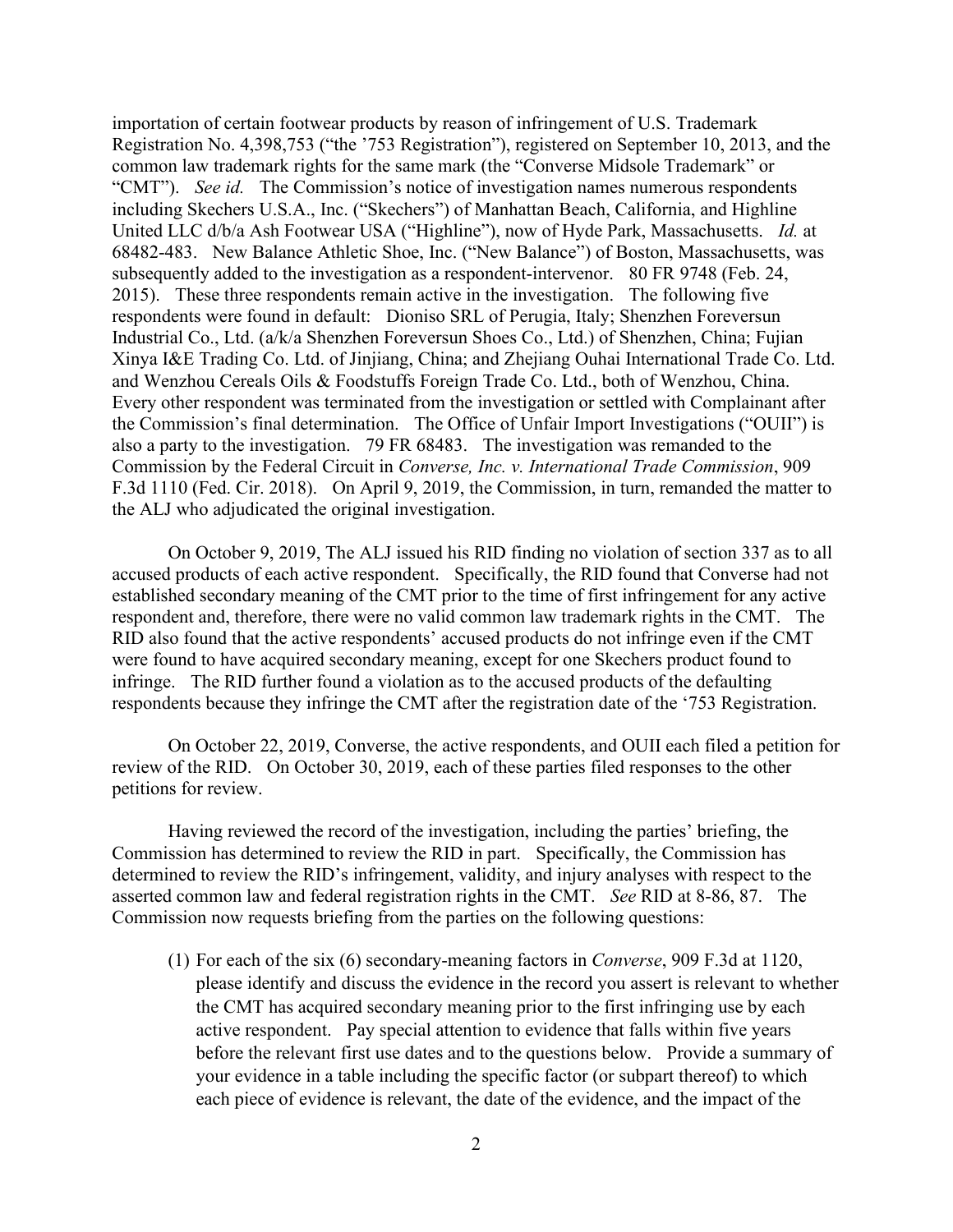evidence on consumer perceptions. Any evidence not included in your submission will be deemed waived and will not be considered.

- a. Factor 2 For each relevant time frame, identify which third-party's shoes, having designs substantially similar to the CMT design, were in use in the United States. Explain (1) why each shoe's design is substantially similar to the CMT; (2) the extent of that third-party use; and (3) the impact of that use on the consuming public (through the extent or volume of sales, etc.). Explain whether third-party uses can be considered if there is no evidence of the impact of that use on the consuming public. Include a table summarizing the third-party use upon which you rely, why the use is substantially similar, and the extent and impact of the third-party use. For the same time periods, identify the extent, degree, and impact of Converse's use of the CMT design. Please explain how the Commission should analyze the amount of Converse's sales in relation to the amount of third-party sales and note where this information is in the record.
- b. Factor 5 Identify all evidence of intentional copying of the CMT. Indicate if there is evidence supporting any explanation for this copying other than to pass off the copied product as the CMT design owner's. Is evidence of intentional copying by Skechers relevant to this factor at least with respect to Highline and New Balance?
- c. Factor  $6$  Please explain whether factor  $(6)$  is the same as the factor previously relied upon by the Commission (*i.e.*, effectiveness of the effort to create secondary meaning). Assuming it is not the same, please identify what evidence pertains to factor (6), unsolicited media coverage of the product embodying the mark.
- (2) Explain how the evidence pertaining to the six factors should be weighed in determining whether the CMT has acquired secondary meaning. Is it appropriate to accord some factors more weight than others in this investigation, and if so why? Is a simple tally of factors the proper method of weighing them?
- (3) Explain whether New Balance's PF Flyers shoes that are accused of infringement are identical to the PF Flyers shoes in use during 1995-2007 at least with regard to the midsole, toe cap, and bumper. Are the designs of the accused New Balance shoes and the 1995-2007 PF Flyers substantially similar to the CMT? If they are not substantially similar, do the differences justify the different outcomes between the finding of third-party use by PF Flyers and the finding of no infringement by New Balance?
- (4) Explain who is the purchaser of shoes bearing the CMT (or any relevant shoe, if the answer differs). Is it the general public or a sophisticated buyer? What are the circumstances of their sales, prices, stores, display conditions, etc.? Cite to evidence in the record.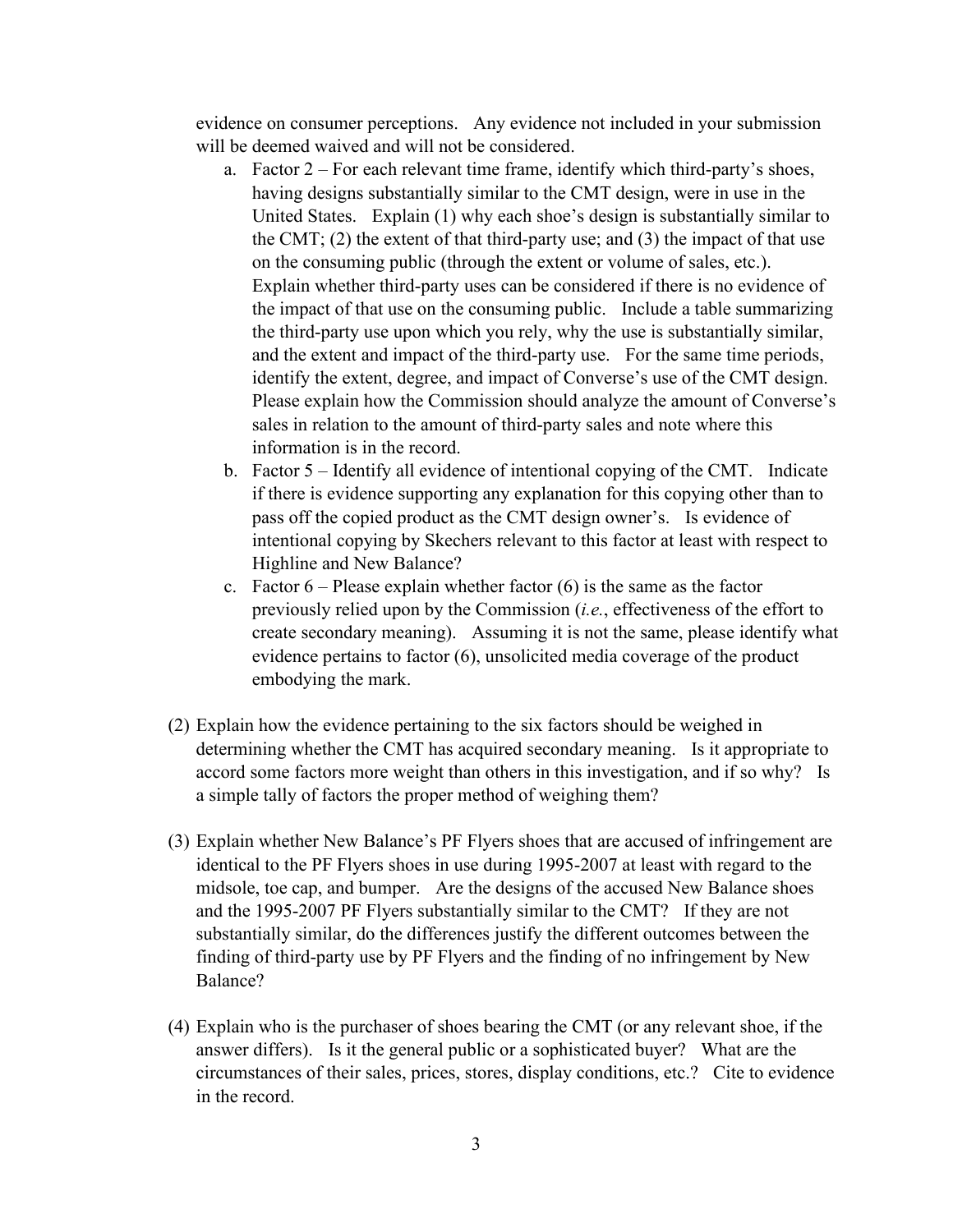- (5) For this investigation in which the complainant has alleged infringement of its trade dress:
	- a. Explain whether the Commission should employ the *Dupont* factors, a modified version of the *DuPont* factors, or another framework to assess infringement. Discuss relevant case law (*e.g.*, *Versa Prods. Co. v. Bifold Co. (Mfg.)*, 50 F.3d 189, 202 (3d Cir. 1995) *Eng'g Dynamics, Inc. v. Structural Software, Inc.*, 26 F.3d 1335, 1350 (5th Cir. 1994) (modified on other grounds, 46 F.3d 408 (5th Cir. 1995)); *Egyptian Goddess, Inc. v. Swisa, Inc.*, 543 F.3d 665, 670 (Fed. Cir. 2008); *Converse*, 909 F.3d at 1124).
	- b. Analyze the evidence in the record that is relevant to whether there is a likelihood of confusion under the *Dupont* factors or the framework you identify in part (a) above for each accused shoe. Factors that are the same for each shoe can be discussed once and do not need to be repeated for each shoe. Include a table summarizing which shoes remain accused of infringement.
	- c. Explain the effect, if any, that a heel label, or other relevant branding, has with respect to infringement. Explain whether and how the location of the label or other branding relative to the mark is relevant. Explain whether and how the survey evidence related to the Skechers' shoe, Daddy'\$ Money, should inform the Commission's determination about the relevance of heel label branding for other accused shoes.
	- d. For Respondents: if you rely on a heel label or other relevant branding for non-infringement, cite the best available image(s) of the evidence.
- (6) For the '753 Registration:
	- a. Briefly identify where Converse has asserted its rights arising from the '753 Registration against the active respondents. Did Converse's complaint or pre- and post-hearing briefs, *circa* 2015, allege that the active respondents infringed Converse's rights arising from the federal registration?
	- b. If Converse asserted its rights arising from the federal registration against the active respondents, has Converse withdrawn these allegations? If so, how has Converse withdrawn them?
	- c. Is there any practical distinction between finding that Converse's CMT lacks secondary meaning and finding the '753 Registration invalid for lack of secondary meaning?
- (7) For Converse and OUII:
	- a. For each defaulting respondent, please identify the date of the first infringing use. *See*, *e.g.*, *Converse*, 909 F.3d at 1116-17. Cite to evidence in the record.
	- b. Explain whether the Commission should address validity of the '753 Registration when no defaulting respondent has raised validity as a defense.

The Commission has determined not to review the remainder of the RID, including the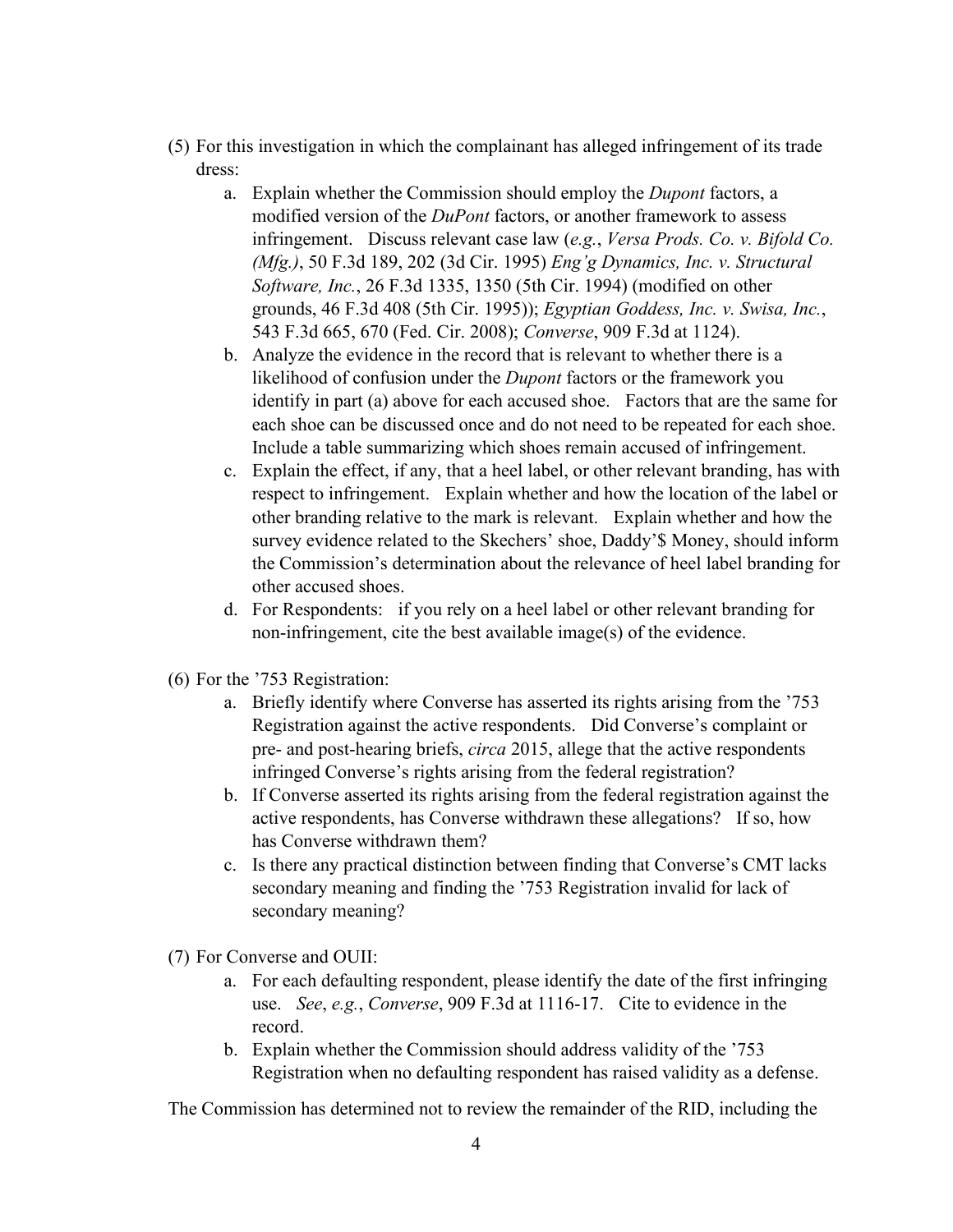RID's analysis of the equitable defenses. *See* RID at 86-87.

In connection with the final disposition of this investigation, the statute authorizes issuance of (1) an order that could result in the exclusion of the subject articles from entry into the United States, and/or (2) one or more cease and desist orders that could result in the respondents being required to cease and desist from engaging in unfair acts in the importation and sale of such articles. Accordingly, the Commission is interested in receiving written submissions that address the form of remedy, if any, that should be ordered. If a party seeks exclusion of an article from entry into the United States for purposes other than entry for consumption, the party should so indicate and provide information establishing that activities involving other types of entry either are adversely affecting it or likely to do so. For background, see *Certain Devices for Connecting Computers via Telephone Lines*, Inv. No. 337-TA-360, USITC Pub. No. 2843, Comm'n Op. at 7-10 (December 1994). In addition, if a party seeks issuance of any cease and desist orders, the written submissions should address that request in the context of recent Commission opinions, including those in *Certain Arrowheads with Deploying Blades and Components Thereof and Packaging Therefor*, Inv. No. 337-TA-977, Comm'n Op. (Apr. 28, 2017) and *Certain Electric Skin Care Devices, Brushes and Chargers Therefor, and Kits Containing the Same*, Inv. No. 337-TA-959, Comm'n Op. (Feb. 13, 2017). Specifically, if Complainant seeks a cease and desist order against a respondent, the written submissions should respond to the following requests:

- 1. Please identify with citations to the record any information regarding commercially significant inventory in the United States as to each respondent against whom a cease and desist order is sought. If Complainant also relies on other significant domestic operations that could undercut the remedy provided by an exclusion order, please identify with citations to the record such information as to each respondent against whom a cease and desist order is sought.
- 2. ln relation to the infringing products, please identify any information in the record, including allegations in the pleadings, that addresses the existence of any domestic inventory, any domestic operations, or any sales-related activity directed at the United States for each respondent against whom a cease and desist order is sought.
- 3. Please discuss any other basis upon which the Commission could enter a cease and desist order.

The statute requires the Commission to consider the effects of any remedy upon the public interest. The public interest factors the Commission will consider include the effect that an exclusion order and/or cease and desist orders would have on (1) the public health and welfare, (2) competitive conditions in the U.S. economy, (3) U.S. production of articles that are like or directly competitive with those that are subject to investigation, and (4) U.S. consumers. The Commission is therefore interested in receiving written submissions that address the aforementioned public interest factors in the context of this investigation.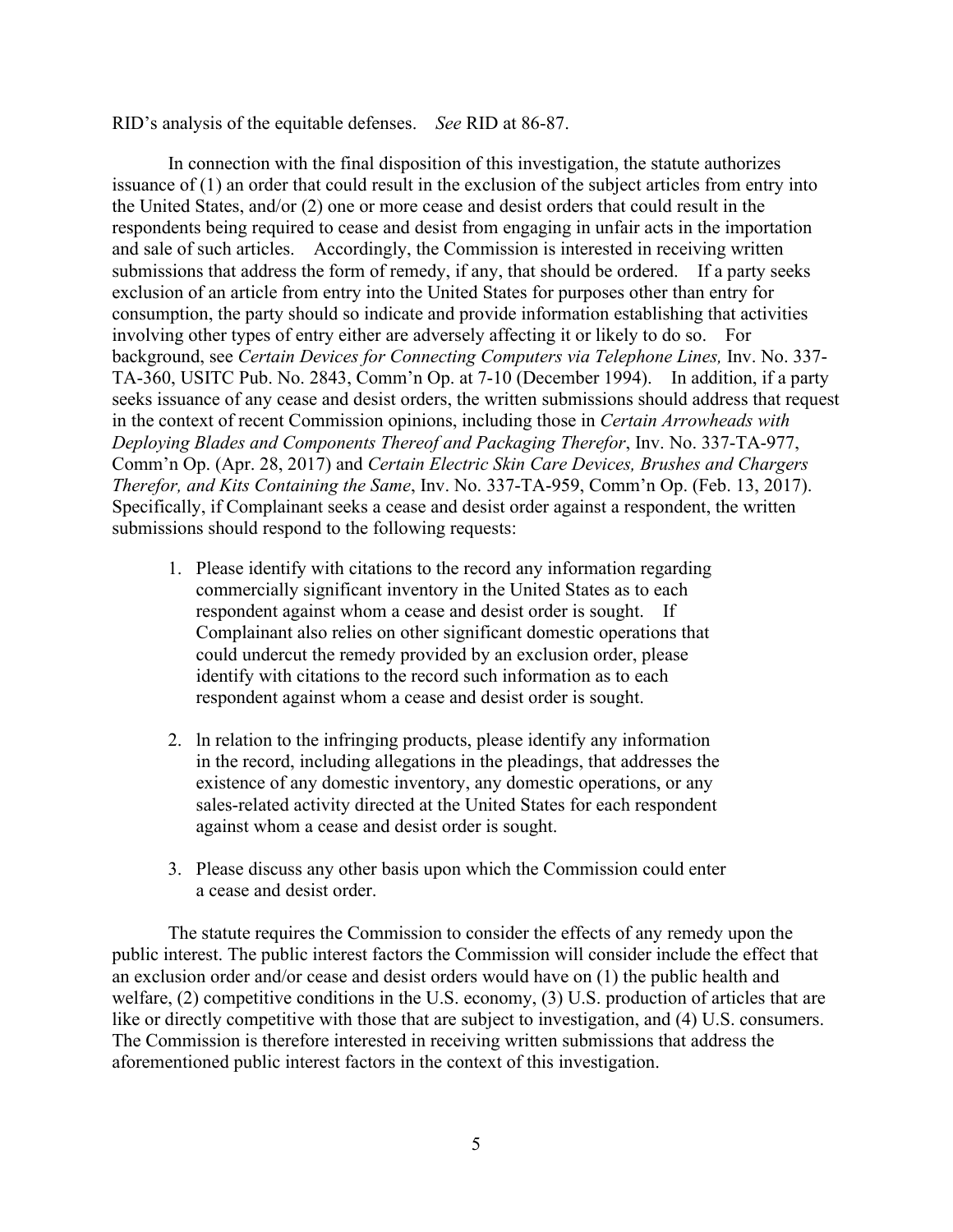If the Commission orders some form of remedy, the U.S. Trade Representative, as delegated by the President, has 60 days to approve, disapprove, or take no action on the Commission's determination. *See* Presidential Memorandum of July 21, 2005. 70 FR 43251 (July 26, 2005). During this period, the subject articles would be entitled to enter the United States under bond, in an amount determined by the Commission and prescribed by the Secretary of the Treasury. The Commission is therefore interested in receiving submissions concerning the amount of the bond that should be imposed if a remedy is ordered.

**WRITTEN SUBMISSIONS:** The parties to the investigation are requested to file written submissions on the issues identified in this notice. Parties to the investigation, interested government agencies, and any other interested parties are encouraged to file written submissions on the issues of remedy, the public interest, and bonding. Such initial written submissions should include views on the recommended determination by the ALJ on remedy and bonding. Complainant and OUII are also requested to identify the form of the remedy sought and to submit proposed remedial orders for the Commission's consideration in their initial written submissions. Complainant is also requested to state the HTSUS numbers under which the accused products are imported. Complainant is further requested to supply the names of known importers of infringing products at issue in this investigation.

The initial written submissions and proposed remedial orders must be filed no later than close of business on **Friday, February 28, 2020**. Reply submissions must be filed no later than the close of business on **Monday, March 9, 2020**. Initial submissions are limited to 100 pages. Reply submissions are limited to 75 pages. These page limits do not apply to submissions on the issues of remedy, the public interest, and bonding. No further submissions on any of these issues will be permitted unless otherwise ordered by the Commission.

In view of the briefing requested, the Commission has also determined to extend the target date of this investigation to May 28, 2020.

Persons filing written submissions must file the original document electronically on or before the deadlines stated above and submit eight true paper copies to the Office of the Secretary by noon the next day pursuant to section 210.4(f) Of the Commission's Rules of Practice and Procedure (19 CFR 2.10.4(f)). Submissions should refer to the investigation number ("Inv. No. 337-TA-936") in a prominent place on the cover page and/or the first page. *(See*  Handbook for Electronic Filing Procedures,

*[https://www.usitc.gov/secretary/documents/handbook\\_on\\_electronic\\_filing.pdf](https://www.usitc.gov/secretary/documents/handbook_on_electronic_filing.pdf)*). Persons with questions regarding filing should contact the Secretary (202-205-2000).

Any person desiring to submit a document to the Commission in confidence must request confidential treatment. All such requests should be directed to the Secretary to the Commission and must include a full statement of the reasons why the Commission should grant such treatment. *See* 19 CFR 201.6. Documents for which confidential treatment by the Commission is properly sought will be treated accordingly. A redacted-non-confidential version of the document must also be filed simultaneously with any confidential filing. All information, including confidential business information and documents for which confidential treatment is properly sought, submitted to the Commission for purposes of this Investigation may be